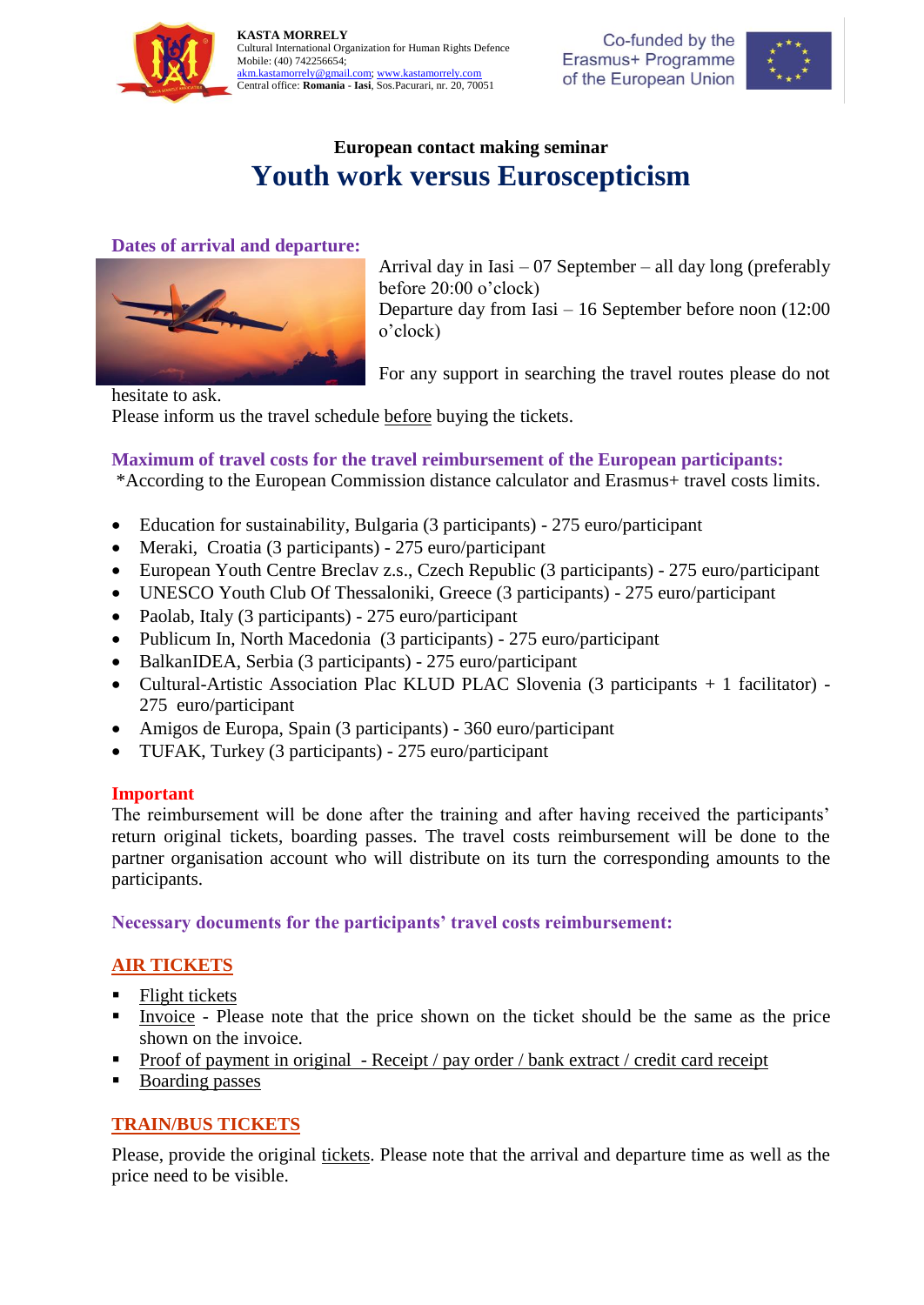



### **Important:**

The participants must be over 18 years old.

The participants must be residents in the partner organisation country.

The travel means of transport have to be on economic class. The participants have to attend the whole seminar and present the necessary financial documents in original.

Please have in mind also that we cannot accept as participants people who are doing in the same time of the project EVS or any other European programme/project with support from European Union.

# **What should you prepare and bring for the project:**

### **1. Presentation of your organisation**

The project is a **Contact making seminar** and will create a beneficial background of developing future partnerships among the represented organisations.

The participants should know very well the organisation mission, objectives, domains of interest, past activities and motivations of future activities, with focus on activities of European dimension etc.



We invite you to bring materials of presentation (leaflets, brochures, photos etc), videos, power point presentations or any other support to help to present your organization to the other participants at the session of organisations presentations and at the inter-organisational evening.

# **2.** Traditional things for the **intercultural evening**:



Each country will have a table of presentation and allocated time to present the culture and specific of country. We invite you to bring:

- presentation of important cultural elements of your country and region (short video, leaflets)

- traditional food, drinks, snacks etc. (please note that you cannot cook here)

- traditional music and dances to teach also the other participants

- flag of your country (standard size)

- anything else you like to present your country and culture Artistic and original moments of presentation are welcomed as well

# **3. Information about Erasmus + Programme** t fall berken

Within the project agenda will be created 4 project drafts in Erasmus+ framework, Youth sector on the topics of *promoting European identity and fighting Euroscepticism.*

For more information about Erasmus  $+$  Programme  $-$  objectives, structure, application form, etc. Erasmus+ Programme guide can be found here: *[https://ec.europa.eu/programmes/erasmus](https://ec.europa.eu/programmes/erasmus-plus/resources/programme-guide_en)[plus/resources/programme-guide\\_en.](https://ec.europa.eu/programmes/erasmus-plus/resources/programme-guide_en)*

Proposals of ice-breakings, energizers.

Good mood and active involvement.